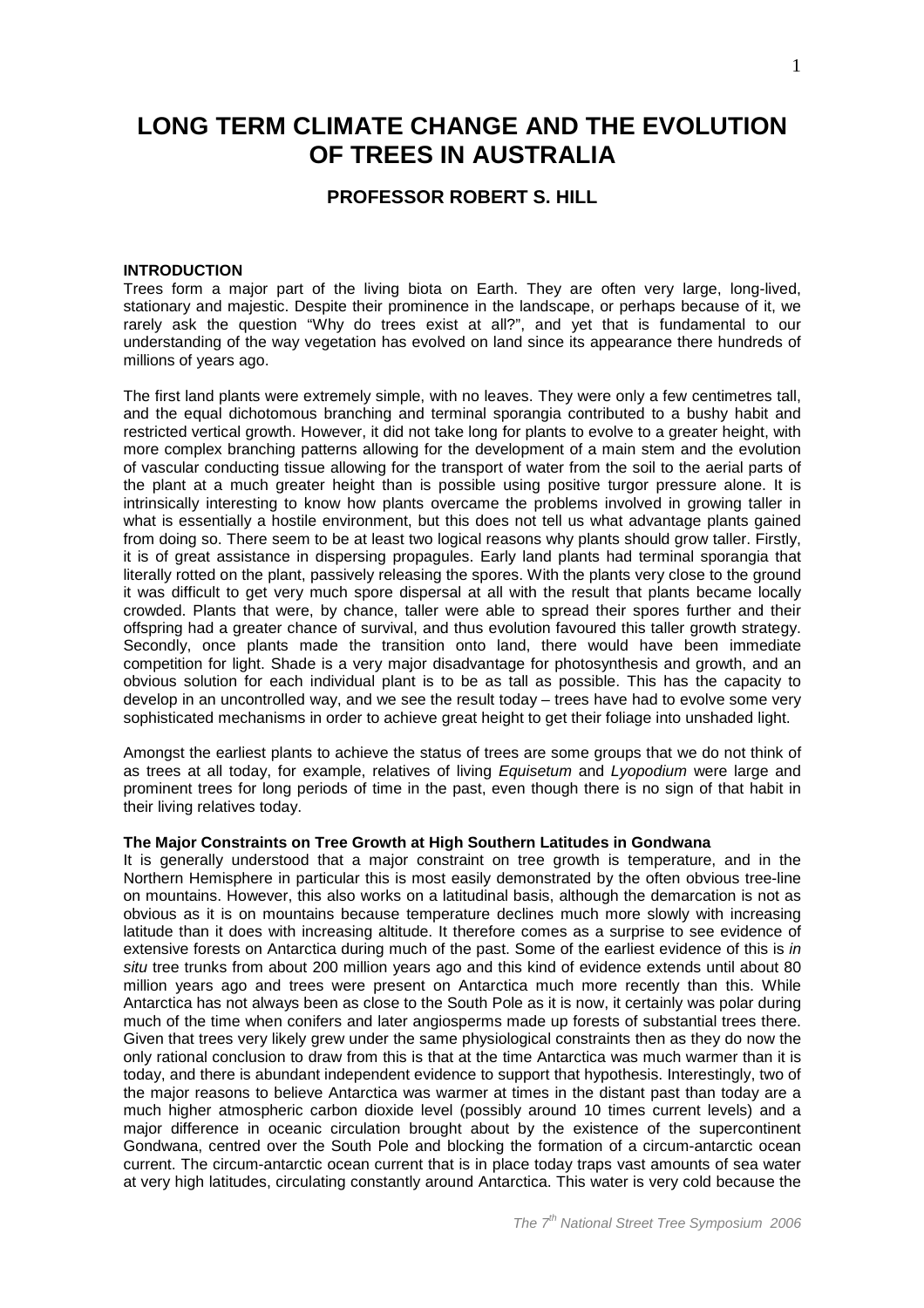sun is always low in the sky and hence the radiation from it has to pass through a large volume of atmosphere before it reaches the surface and in the process much of it is lost to reflection, absorption and re-radiation. The relatively small amount that does reach the surface of the sea does not heat the sea to any great extent. On the other hand, when Gondwana was in place, the major ocean circulation patterns moved water from polar to equatorial latitudes on a regular cycle. When ocean circulates from the equator to the pole, the water is heated at the equator by the sun that is directly overhead for much of each day and has a relatively small volume of atmosphere to penetrate. This warm water then circulates to high latitudes, and, due to the high specific heat of water, transfers a lot of stored heat to those latitudes, leading to a relatively small temperature gradient between the equator and the pole, a relatively warm planet, and polar forests. If this is coupled with a very high atmospheric carbon dioxide level and the associated greenhouse warming, conditions for tree growth were extremely favourable in most terrestrial environments.

In today's world there are no polar forests and so we have no living comparison to make with these ancient forests of Antarctica. This is not the only unusual feature of these forests, because as well as dealing with what we would consider as unusual temperatures, they also had to cope with very unusual photoperiods. Forests within the Antarctic Circle would have experienced some total winter darkness, possibly for months, and in summer a sun that did not set for a prolonged period. However, even though the sun did not set, it also never rose high in the sky and circled around horizon during each day from a relatively low angle. This means that trees in these forests must have had their canopies cascading down the sides of the trees, rather than on top as is usually seen in tropical forest trees, and the tress probably need to be quite widely spaced to avoid excessive shading. Some of the living relatives of the species that we know grew in these Antarctic forests retain this shape in modern, much lower latitude forests. An excellent example is seen in all extant species of Araucaria (Figure 1).



Figure 1. Extremely tall and thin Araucaria tree in New Caledonia. Note the positioning of foliage down the side of the tree.

#### **The Weddellian Biogeographic Province**

Flowering plants (angiosperms) first appear in the fossil record around 120 million years ago and reached high southern latitudes several million years later. Angiosperm diversity and dominance slowly rose in Antarctica over the next few tens of millions of years, and sometime around 80-100 million years ago a remarkable but poorly understood set of evolutionary events took place. This occurred in what is now known as the Weddellian Biogeographic Province, which encompasses the region made up by southern South America, the Antarctic Peninsula and associated parts of eastern Antarctica, New Zealand and south-eastern Australia. Some remarkable members of the living Southern Hemisphere flora and fauna had their genesis at this time and in this place. Amongst the flora, this includes iconic southern families like the Casuarinaceae, Nothofagaceae and Proteaceae, as well as some of the better known conifer genera. The explosion of information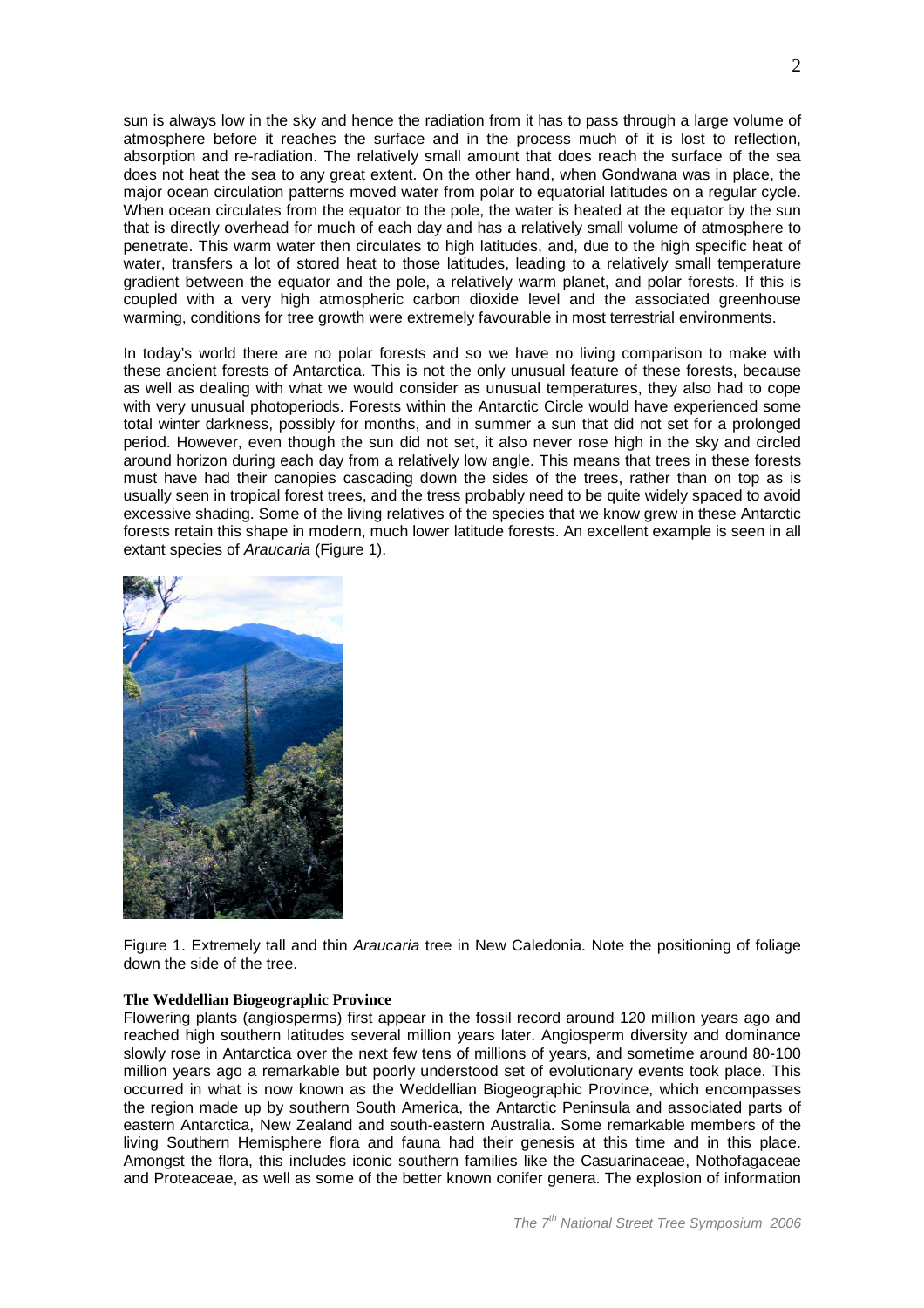that has accompanied the breakthrough in analysing DNA from living species and using the results to estimate the evolutionary relationship amongst them has revealed some relationships that had not been previously anticipated from morphological research. For example, the living genus Nothofagus, now assigned to its own family, the Nothofagaceae, is closely related to the Betulaceae, which is now restricted to the Northern Hemisphere; the Proteaceae are closely related to the Platanaceae and the Casuarinaceae are closely related to the Ticodendraceae and Betulaceae. There is some macrofossil and pollen evidence to suggest the presence of these now Northern Hemisphere families at high southern latitudes during the Cretaceous, but there is no fossil record to demonstrate how these remarkable transitions may have taken place. What we do know is that by the time we see the first macrofossil record of each of the Southern Hemisphere families, the fossils look very much like living members of their respective families. These fossil records are at least 55 million years old, suggesting that there has been very little evolution within these families during that time, and yet sometime during the previous 30-40 million years dramatic change took place that is so far unrecorded. This remains one of the major unsolved problems of Southern Hemisphere plant evolution.

#### **The Early Migration of Angiosperms in the Southern Hemisphere**

The first angiosperms in the fossil record, from the Early Cretaceous, appear to have filled an early successional niche. These plants were small and herbaceous, but before too long trees had also evolved to fill an early successional niche. When angiosperms began to spread through the Southern Hemisphere, there is evidence to suggest that they migrated through the rift valleys that developed as Gondwana began to separate into smaller land masses. These rift valleys must have had high levels of volcanic activity, earthquake and landslip, providing massive opportunities for early successional plants, including trees. Australia is now relatively free of these types of disturbance, but that isn't true of South America, New Zealand and Papua New Guinea. On these land masses volcanoes are relatively common, as are earthquakes and landslips and many tree species are well adapted to regenerate in these conditions. Species of Nothofagus are notable for this, and a great deal of research has been done on the need for relatively frequent major land disturbance for their seed germination and seedling establishment. Nothofagus in Australia has developed a slightly different regeneration strategy, but this seems to be an exception.

#### **The First Modern Forests in Australia**

The Cretaceous Period ended with a massive extraterrestrial impact about 65 million years ago. While the full significance of that impact is still not completely understood, darkness prevailed for months or years, interfering with normal photosynthetic production and forest fires raged as incendiary particles returned to Earth from the ejecta thrown up by the impact. Forests must have been devastated on a global scale, although Australia was on the other side of the world from the impact point and may have escaped some of the more dramatic effects. In the aftermath of this impact event, the forests that established looked much more like modern forests than anything that had preceded them. Angiosperms were common in these forests and the general "tropical rainforest" nature of the vegetation increased until it peaked at about 45 million years ago. By this time forests that resemble today's dense tropical lowland rainforests dominated even very high latitudes, with warm and very wet conditions prevailing. Mangrove swamps occurred at 70°S and large, broad-leaved species dominated the complex forests.

It is worth considering the conditions that allowed the development of such forests at high altitudes. There are three major issues:

1. An extinct climate prevailed where there was only a relatively small temperature gradient between the equator and pole, with polar regions being relatively warm, and everwet conditions were common. The main driver for this climate may have been the placement of the southern continents, since, as noted above, Australia and South America were still connected to Antarctica, blocking the formation of the circumantarctic ocean current. The presence of large volumes of warm oceanic water at high southern latitudes not only decreased the temperature gradient from the equator to the pole, but also increased evaporation and led to a very wet climate.

2. A very different photoperiod for these forests at high latitudes, leading to forests where trees were quite widespread, and hence a very diverse understorey of shrubby plants may also have and enough light to develop.

3. Atmospheric carbon dioxide levels were considerably higher than at present. It is widely reported that atmospheric carbon dioxide levels are currently rising and there is a very strong inference that this is a result of the changes brought about by the increasing human population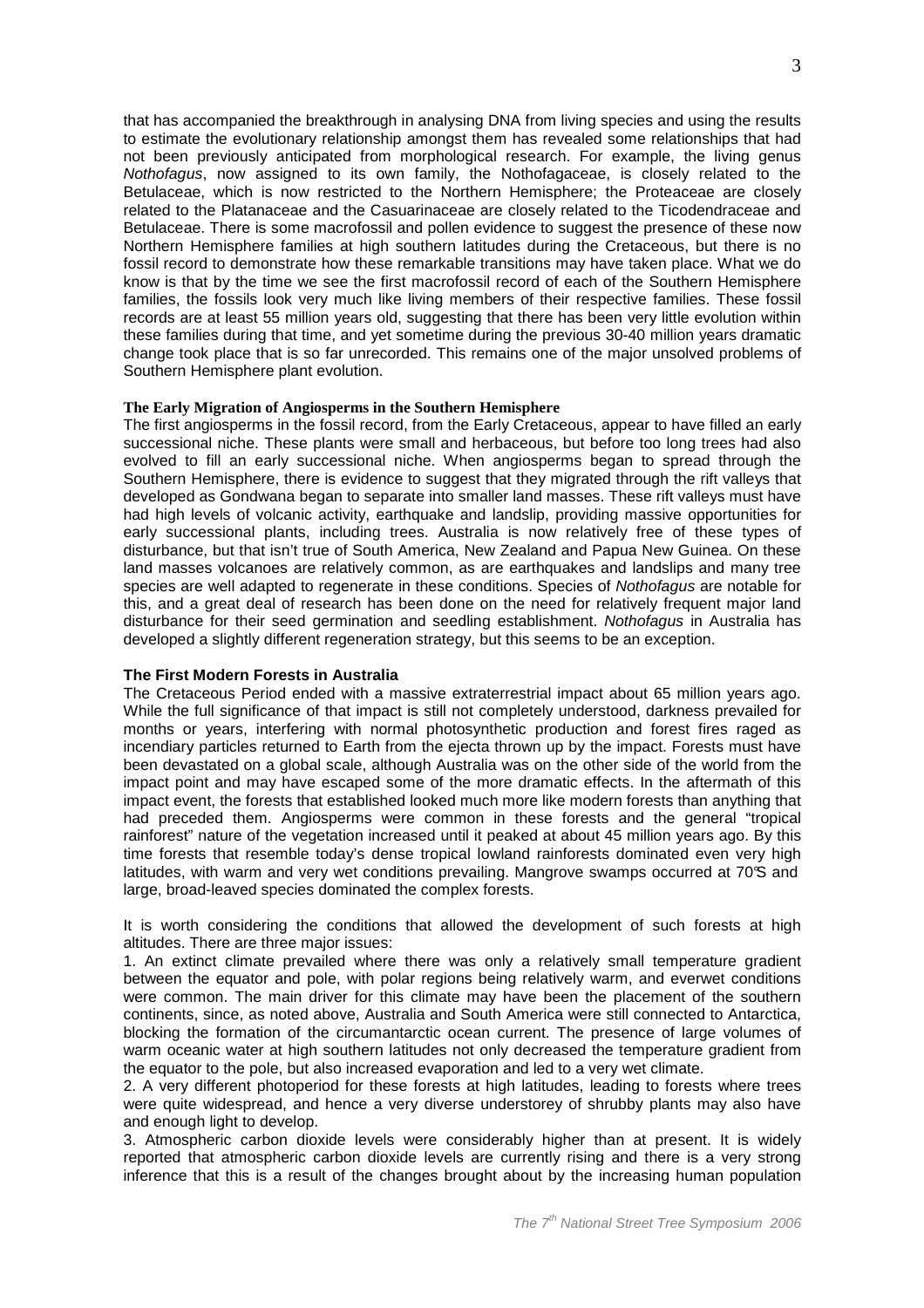and the impacts of the industrial revolution (Figure 2). There is no doubt that atmospheric carbon dioxide levels are at their highest point for the last 160,000 years at least, but even though methods of measurement are less precise, it appears that levels may have been as much as 10 times higher than present levels 45 million years ago. This is particularly interesting from a botanical perspective because increased atmospheric carbon dioxide has at least two impacts on plants – it is a greenhouse gas and hence may contribute to a warmer climate, and it is a fuel for photosynthesis and hence may lead to much increased rates of photosynthesis. At present there is no simple way to test the impacts of such high carbon dioxide levels.



Figure 2. Atmospheric carbon dioxide levels measured from atmospheric readings (Mauna Loa) and from gas bubbles trapped in ice cores (DE08).

#### **Long term climate change**

When Australia separated from Antarctica a complex set of interactions were set in place that resulted in a change in climate, including a decrease in temperature at high latitudes, a decline in water availability, and eventually the evolution of the arid zone that dominates Australia today. When Australia separated from Antarctica, southern Australia contained diverse forests that included tree species with nearest living relatives that now occur from Tasmania to New Guinea, and even southern China, and from South America to New Zealand. As the climate cooled and dried these rainforests simplified and broke up into smaller patches, eventually resulting in the disjunct distribution that prevailed even before human occupation of the continent and the consequent decimation of rainforest.

Aridity began to develop towards current conditions from about 20 million years ago and has more recently gone through cycles of increasing and decreasing dryness as part of the glacial cycles of the last million years or more. A recent manifestation of these cycles of increasing and decreasing aridity is the presence of some tree species in small oases amongst vast arid areas (e.g. the palms and cycads in Palm Valley in central Australia). An even earlier manifestation of the impact of increasing aridity was the interesting interaction between plants and low nutrient level soils, and in particular low soil nitrogen and phosphorus, which is common in Australia and has led to the characteristic scleromorphic ("heath") vegetation. The evolutionary response to low soil nitrogen and phosphorus occurred quite early in the history of the Australian vegetation (there are fossils with a scleromorphic response from 55 million years ago, Figures 3,4), and those plants that adapted to these low nutrients were well placed to thrive as the climate dried out. This is because the morphological responses to low soil nitrogen and phosphorus may pre-adapt the plant to low water levels, and the transition of plants from low soil nutrients to low soil water conditions is apparent from about 30 million years ago in south-eastern Australia. There are few other examples of the evolution of arid zone vegetation in the Australian fossil record, because plants rarely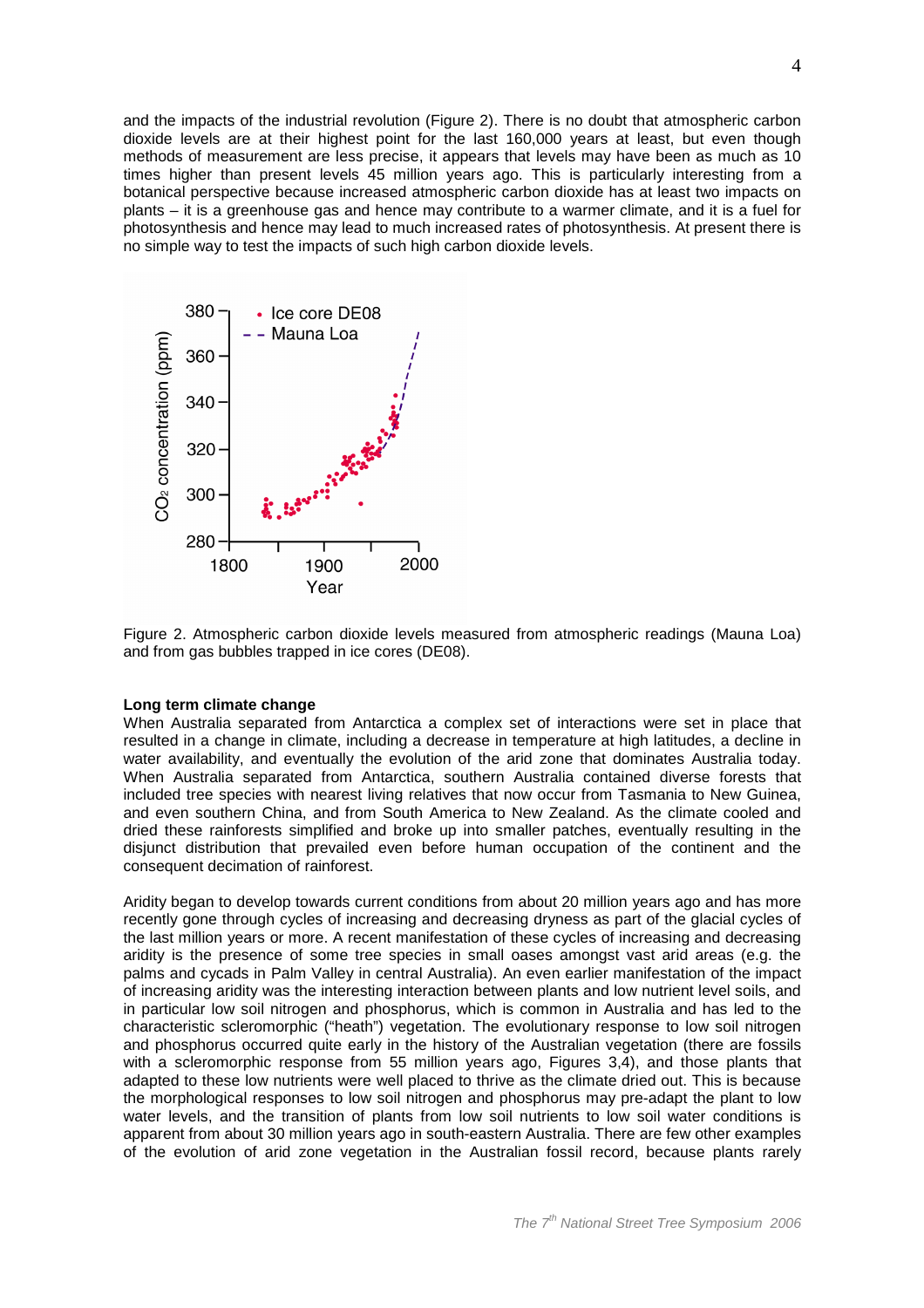fossilise well in dry conditions, but there is some evidence that the arid zone tree genus Callitris had its origins in wet forests in south-eastern Australia about 35 million years ago.



years ago in southern NSW.



Figure 3. Fossil Banksia-like Figure 4. Cast of a Banksia cone from about 45 million Leaves from about 55 million years ago in north-western Western Australia.

As the climate dried, leaf litter began to build up and dry out, and when ignition sources were available fire became an important part of the environment. There is evidence for regular prehuman fire in south-eastern Australia from about 25 million years ago, although it probably had a relatively low natural frequency, since it occurred among species that are often killed by fire and rely on released seed to produce a new generation of adult trees (Figure 5). Notable for their absence from the forests were Eucalyptus trees, which began to appear in sporadic fashion on the east coast of Australia at about 20-25 million years ago (Figure 6). Although eucalypts appear to have primarily evolved in response to high fire frequencies, they do not become common in the Australian vegetation until relatively recently (last 50-200,000 years) and appear to have responded strongly to a combination of climate change and fire management of the vegetation by the newly arrived aboriginal people.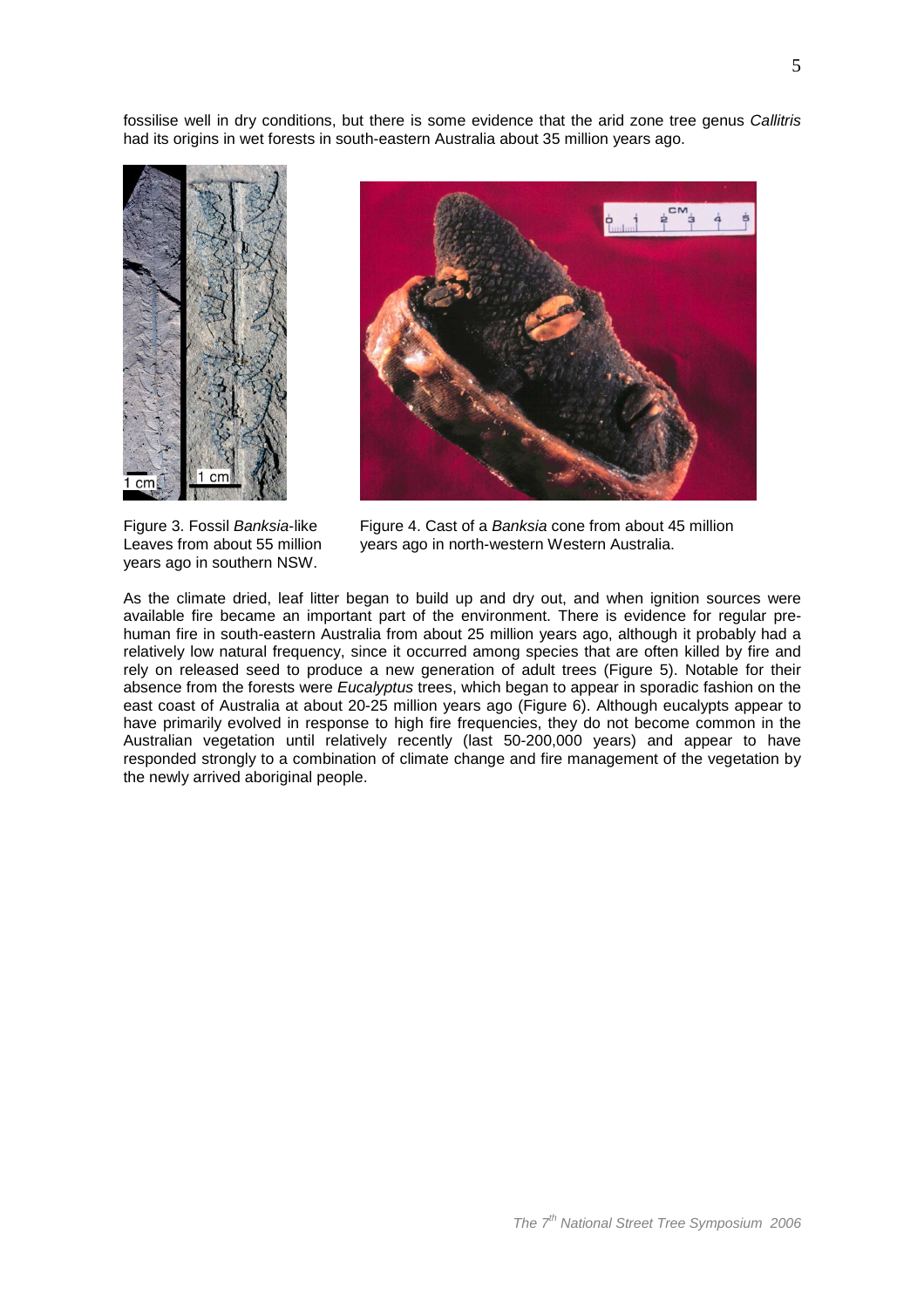

Figure 5. Reconstruction of vegetation that formed the Latrobe Valley coal in south-eastern Victoria about 20 million years ago. There is open water on the right of the figure, and as the land surface rises above the water table from right to left, the recorded fire frequency increases, with the vegetation at the left hand side, including Banksia, Callitris and Casuarinaceae, suffering the highest fire frequency.



Figure 6. Fossil fruits of Eucalyptus from eastern NSW about 20 million years ago.

#### **CONCLUSION**

The vegetation we now recognise as truly unique to Australia is a relatively modern phenomenon, but its genesis extends back many tens of millions of years. The history of individual genera and species contains surprises, with well known, and sometimes controversial introduced trees like Platanus and Betula figuring prominently in the history of the native Australian flora. Climate change has been critical to the evolution of the Australian vegetation for a very long time and it provides some important lessons for what may happen in the future with human-induced climate change. The world is change dramatically, and this will pose many challenges, not least of which will be what we do about plants, both native and introduced. Many species will survive and the vegetation will recover from whatever shocks are imposed on it. However, the issue for us is that the recovery will be too slow to be relevant for human timescales, and the ultimate challenge for us is to minimise the changes and to plan very carefully to provide the best adaptive responses possible.